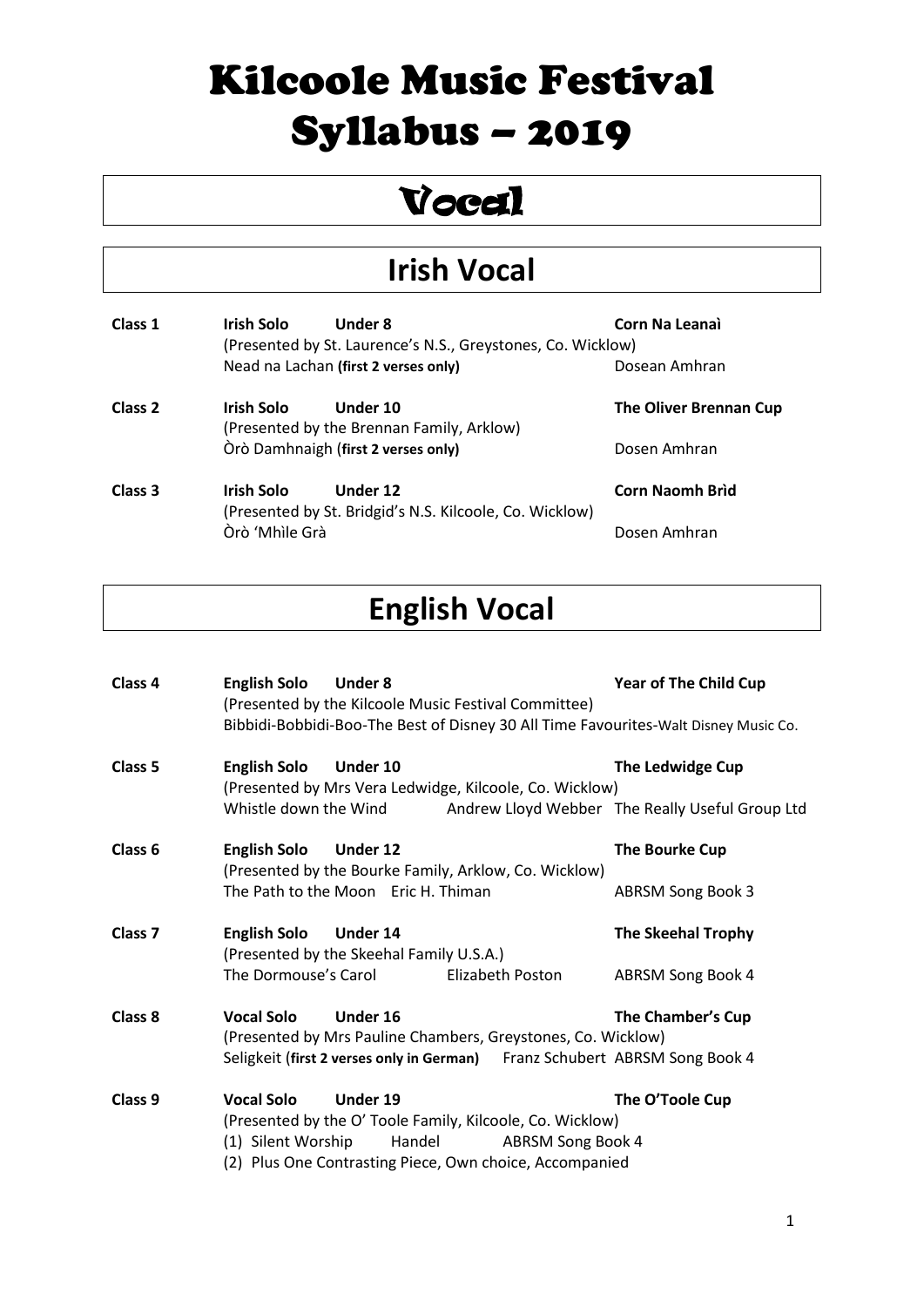| Class 10 | Junior Boy's Solo<br>Under 12<br>(Presented by St. Anthony's Boys National School, Kilcoole)                                                                                                                                                                                             | St. Anthony's Cup                                                                                                                                      |  |  |  |
|----------|------------------------------------------------------------------------------------------------------------------------------------------------------------------------------------------------------------------------------------------------------------------------------------------|--------------------------------------------------------------------------------------------------------------------------------------------------------|--|--|--|
|          | Clifford Crawley<br>Trolls                                                                                                                                                                                                                                                               | Boosey & Hawkes                                                                                                                                        |  |  |  |
| Class 11 | Senior Boy's Solo<br>(Presented by Fr. McAuliffe)                                                                                                                                                                                                                                        | Fr. McAuliffe Cup                                                                                                                                      |  |  |  |
|          | (1) Caro Mio Bien (in Italian)<br>Giuseppe Giordani                                                                                                                                                                                                                                      | 24 Italian Songs & Arias of<br>the $17th + 18th$ Century                                                                                               |  |  |  |
|          | (2) Plus one contrasting piece, Own choice, Accompanied                                                                                                                                                                                                                                  |                                                                                                                                                        |  |  |  |
| Class 12 | <b>Adult Solo</b><br>(Presented by Fiat Paul's Limited, Bray, Co. Wicklow)                                                                                                                                                                                                               | Lancia Paul's Cup                                                                                                                                      |  |  |  |
|          |                                                                                                                                                                                                                                                                                          | A Heritage of 20 <sup>th</sup> Century British Song Vol.4<br>(1) King David Herbert Howells<br>(2) Plus one contrasting piece, Own choice, Accompanied |  |  |  |
| Class 13 | <b>Pat Byrne Memorial Cup</b><br>(Presented by the Kilcoole Festival Committee)                                                                                                                                                                                                          |                                                                                                                                                        |  |  |  |
|          | Over the Rainbow<br>Harold Arlen<br>Wizard of Oz Song Book-Alfred Music                                                                                                                                                                                                                  |                                                                                                                                                        |  |  |  |
| Class 14 | <b>Junior Duet</b><br>Under 14<br>(Presented by St. David's Secondary School, Greystones)<br>One Duet, Own choice, Accompanied, Any Language                                                                                                                                             | The St. David's Cup                                                                                                                                    |  |  |  |
| Class 15 | <b>Senior Duet</b><br>Under 17<br>(Presented by the Urell Family, Kilcoole, Co. Wicklow)                                                                                                                                                                                                 | <b>The Urell Cup</b>                                                                                                                                   |  |  |  |
|          | White Waves on the Water<br>Hugh Roberton                                                                                                                                                                                                                                                | Goode Music                                                                                                                                            |  |  |  |
| Class 16 | <b>Senior Voice and Piano</b><br>Over 18<br>(Presented by Kilcoole Music Festival Committee)                                                                                                                                                                                             | <b>The Sherlock Cup</b>                                                                                                                                |  |  |  |
|          | This competition will be judged as an equal partnership of vocalist and accompanist.<br>Both names to appear on entry form. Fee €10.00. Two contrasting pieces from the<br>following list of composers: Schubert, Schumann, Brahms, Benjamin Britten,<br>Vaughan Williams, Michael Head. |                                                                                                                                                        |  |  |  |
| Class 17 | <b>Junior Musical Theatre</b><br>Under 15<br>(Presented by the Dutton Family, Priestnewtown, Delgany, Co. Wicklow)<br>One piece, own choice, accompanied                                                                                                                                 | The Dutton Cup                                                                                                                                         |  |  |  |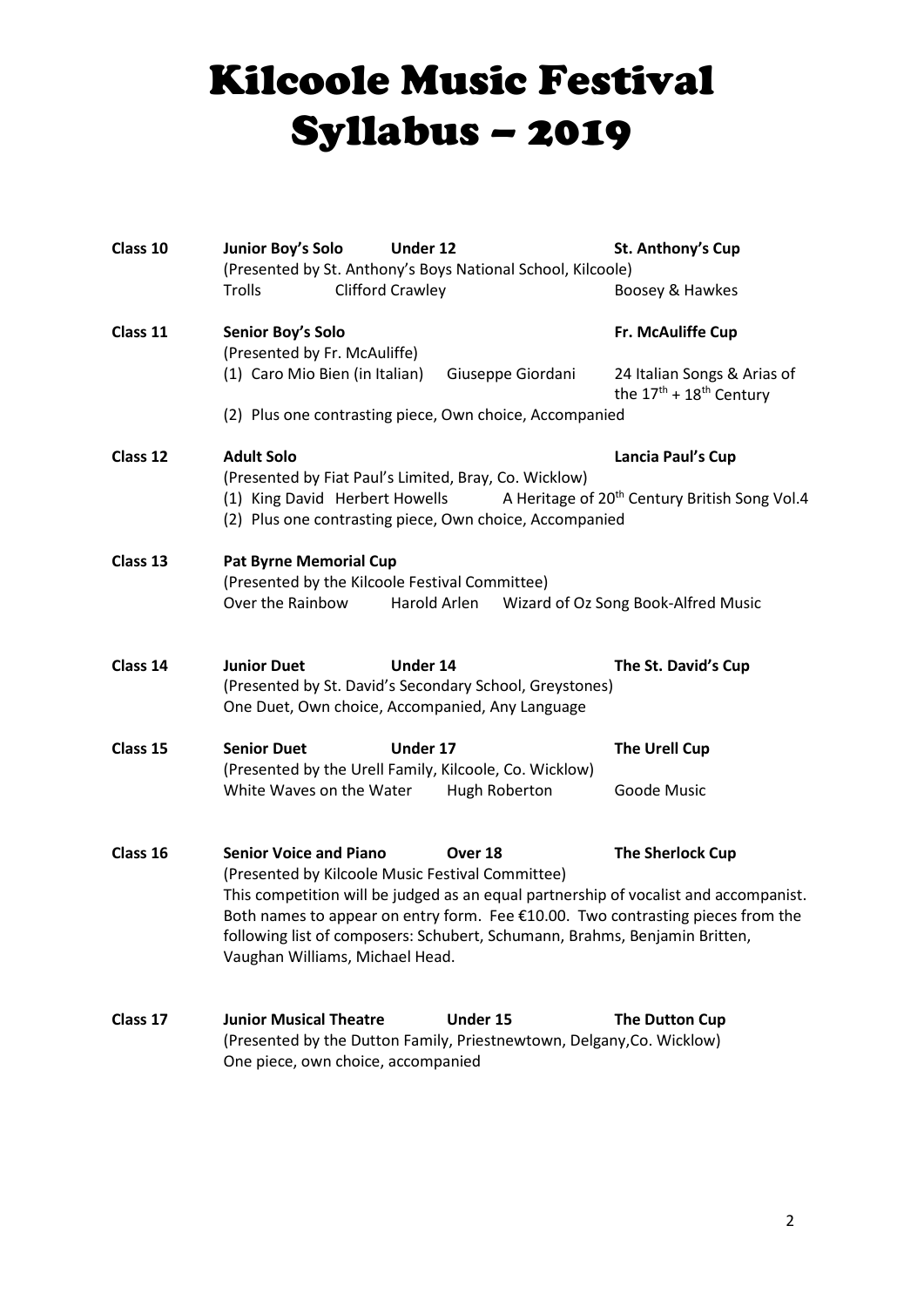### CHORAL

| Note:    | (1) All Choral Competitions will be held in Colàiste Chraobh Abhann, Newcastle Road,<br>Kilcoole, Co. Wicklow.<br>(2) In all Choral Competitions a Certificate will be awarded to the Conductor of the winning<br>Choir<br>in addition to the Cup. Also, a Certificate will be awarded to the Conductor of the second placed<br>choir. If a choir is singing in one or more Choral Competitions, the same repertoire must not be<br>repeated. Choirs must provide their own accompanists. |                         |  |
|----------|-------------------------------------------------------------------------------------------------------------------------------------------------------------------------------------------------------------------------------------------------------------------------------------------------------------------------------------------------------------------------------------------------------------------------------------------------------------------------------------------|-------------------------|--|
| Class 18 | <b>Mary Kieran Perpetual Trophy Unison</b><br>(Presented by The Kilcoole Music Festival)<br>Two contrasting pieces, own choice, both accompanied                                                                                                                                                                                                                                                                                                                                          | Under 12                |  |
| Class 19 | <b>The Annsfield Cup Unison</b><br>(Presented by the late Patricia McCarry, Kiltegan, Co. Wicklow)<br>Two contrasting pieces, own choice, both accompanied                                                                                                                                                                                                                                                                                                                                | Under 14                |  |
| Class 20 | St. Paul's Cup Two-Part<br>(Presented by St. Paul's School, Greenhills, Dublin)<br>Two contrasting pieces, own choice, both accompanied                                                                                                                                                                                                                                                                                                                                                   | Under 14                |  |
| Class 21 | The Potterton Heatequip Cup Two - Part<br>(Presented by the Potterton Family, Dublin)<br>Two contrasting pieces of any genre, own choice, both accompanied                                                                                                                                                                                                                                                                                                                                | Under 16                |  |
| Class 22 | <b>Sr. Austin Perpetual Trophy</b><br>(Presented by the Kilcoole Music Festival Committee)<br>Two Contrasting pieces, own choice, 2, 3 or 4 parts,<br>With or without accompaniment.                                                                                                                                                                                                                                                                                                      | Under 18                |  |
| Class 23 | The New Kilcoole Choral Cup<br>(Presented by Bernard & Colette Hunt, Kilcoole, Co. Wicklow)<br>Two Contrasting pieces, own choice, up to 6 parts,<br>With or without accompaniment.                                                                                                                                                                                                                                                                                                       | Under 25                |  |
| Class 24 | Fiat - Paul's Cup<br>(Presented by Fiat Paul's Ltd, Bray, Co. Wicklow)<br>Church Music (any language). Two contrasting pieces,<br>Own choice, up to 6 parts, with or without accompaniment.                                                                                                                                                                                                                                                                                               | <b>Adult Choir</b>      |  |
| Class 25 | <b>McCullough Pigott Cup</b><br>(Presented by Mr. Mairtin McCullough Pigott Ltd, Dublin)<br>Two Contrasting pieces, own choice, up to 6 parts. Any Language.<br>Sacred/Spiritual/Gospel Music will not be accepted in this competition.                                                                                                                                                                                                                                                   | <b>Adult Open Choir</b> |  |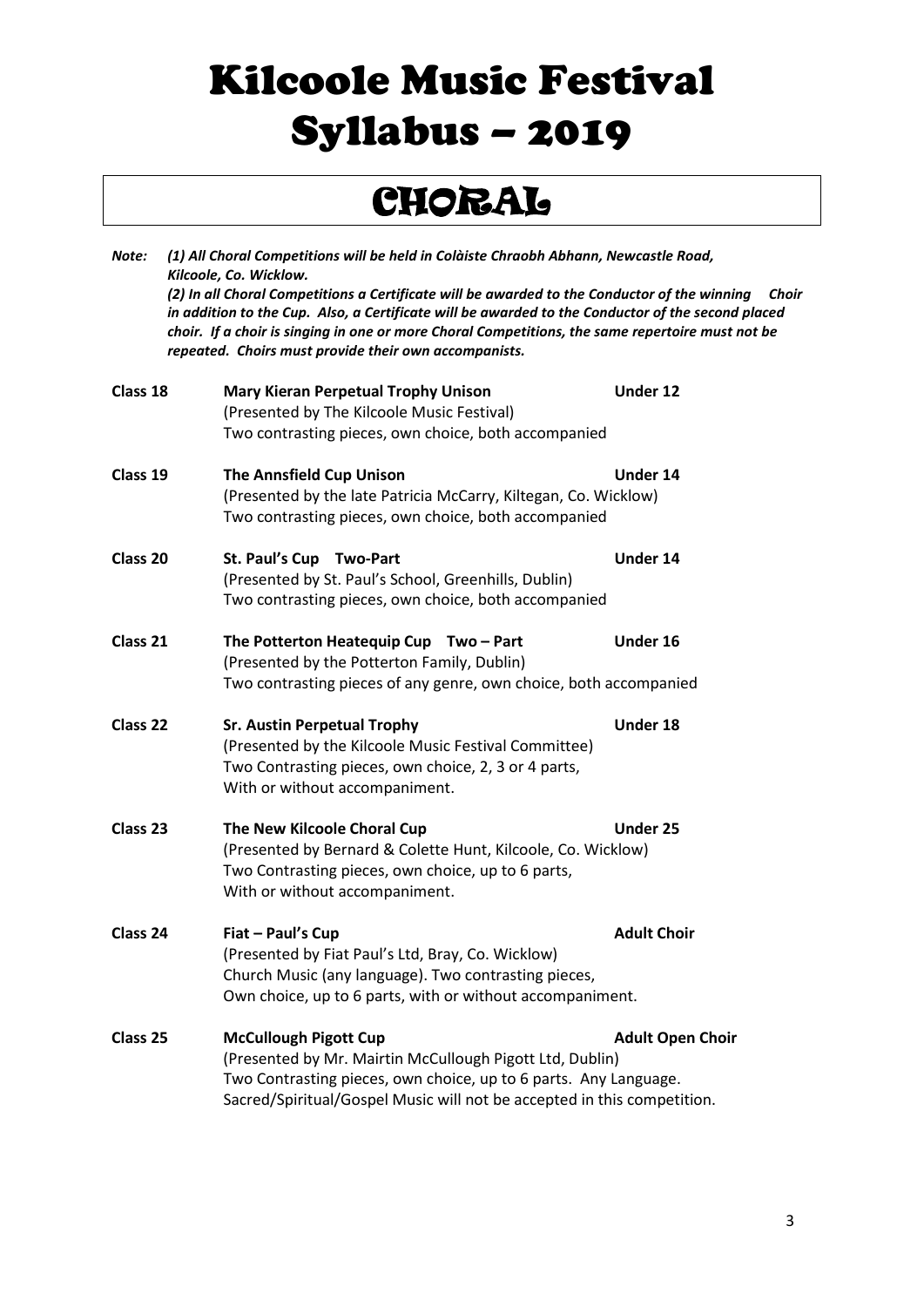### **STRINGS**

#### **Violin**

| Class 26 | <b>Violin Solo</b><br>(Presented by the McKenna Family, Kilcoole)                   | <b>Under 8</b>                                                               | <b>The McKenna Cup</b>                                                                                                                                                           |
|----------|-------------------------------------------------------------------------------------|------------------------------------------------------------------------------|----------------------------------------------------------------------------------------------------------------------------------------------------------------------------------|
|          | The Really Easy Violin Book<br>Any two contrasting pieces, own choice               |                                                                              | <b>Faber Music</b>                                                                                                                                                               |
| Class 27 | <b>Violin Solo</b><br>First Violin Book 2<br>Any two contrasting pieces, own choice | Under 10<br>(Presented by Mrs Lee to the Memory of her husband, Michael)     | The Lee Memorial Cup<br><b>ABRSM</b>                                                                                                                                             |
| Class 28 | <b>Violin Solo</b><br>(Presented by The Donnelly Family, Kilcoole)                  | Under 12                                                                     | The Donnelly Cup                                                                                                                                                                 |
|          | Solos for Young Violinists Vol.1<br>Any two contrasting pieces, own choice          |                                                                              | Summy Birchard Inc                                                                                                                                                               |
| Class 29 | <b>Violin Solo</b>                                                                  | Under 14<br>(Presented by Mr & Mrs T. Galvin, Kilquade, Co. Wicklow)         | <b>County Insurance Brokers Cup</b>                                                                                                                                              |
|          | First Repertoire for Violin<br>Any two contrasting pieces, own choice               | Mary Cohen                                                                   | <b>Faber Music</b>                                                                                                                                                               |
| Class 30 | <b>Violin Solo</b>                                                                  | Under 16<br>(Presented by the Wilson Family, Bulford, Kilcoole)              | <b>The Wilson Rose Bowl</b>                                                                                                                                                      |
|          | The Violin Collection, Intermediate Level<br>Any two contrasting pieces, own choice |                                                                              | G. Schirmer Inc                                                                                                                                                                  |
| Class 31 | <b>Violin Repertoire</b><br>works of own choice.                                    | Under 14<br>(Presented by the Leahy Family, Sea Road, Kilcoole, Co. Wicklow) | The Leahy Cup<br>A short recital programme of not more than 12 minutes and not less than 10<br>minutes duration. Performers should present a contrasting programme of at least 3 |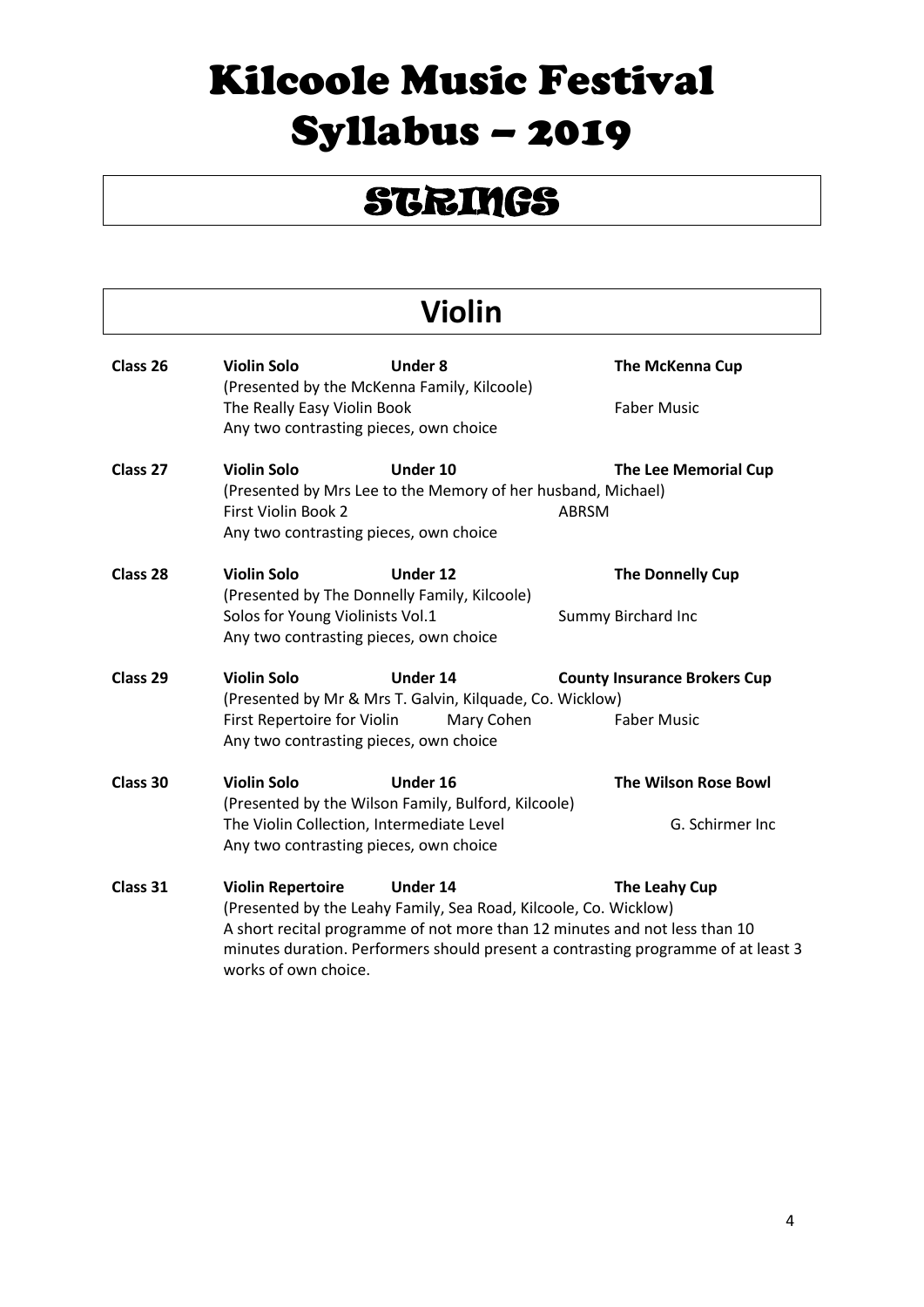#### **Cello/Viola**

**Class 32 Cello/Viola Under 12 The Cannistown Cup** (Presented by the Kilcoole Music Festival) Any two contrasting pieces, own choice

**Class 33 Cello/Viola Under 16 The Gleeson Cup** (Presented by The Gleeson Family, Kilcoole) Any two contrasting pieces, own choice

#### **Guitar**

| Class 34 | <b>Ukelele</b><br>(Presented by The Martin Family, Kilcoole, Co. Wicklow)<br>A short Recital programme not to exceed 5 minutes in total                                                | Under 12 | The Martin Cup                   |
|----------|----------------------------------------------------------------------------------------------------------------------------------------------------------------------------------------|----------|----------------------------------|
| Class 35 | <b>Classical Guitar</b><br>(Presented by Charlotte Byrne)<br>A short Recital programme not to exceed 5 minutes in total                                                                | Under 14 | The Lott Lane Trophy             |
| Class 36 | <b>Classical Guitar</b><br>(Presented by John Blanchfield)<br>A short Recital programme not to exceed 12 minutes in total                                                              | Under 19 | <b>The Cooldross Cup</b>         |
| Class 37 | <b>Contemporary Guitar Under 19</b><br>(Presented by Kerstin Acquaviva)<br>A short Recital programme not to exceed 6 minutes in total<br>Can include rock, acoustic or electric guitar |          | <b>The Rory Gallagher Trophy</b> |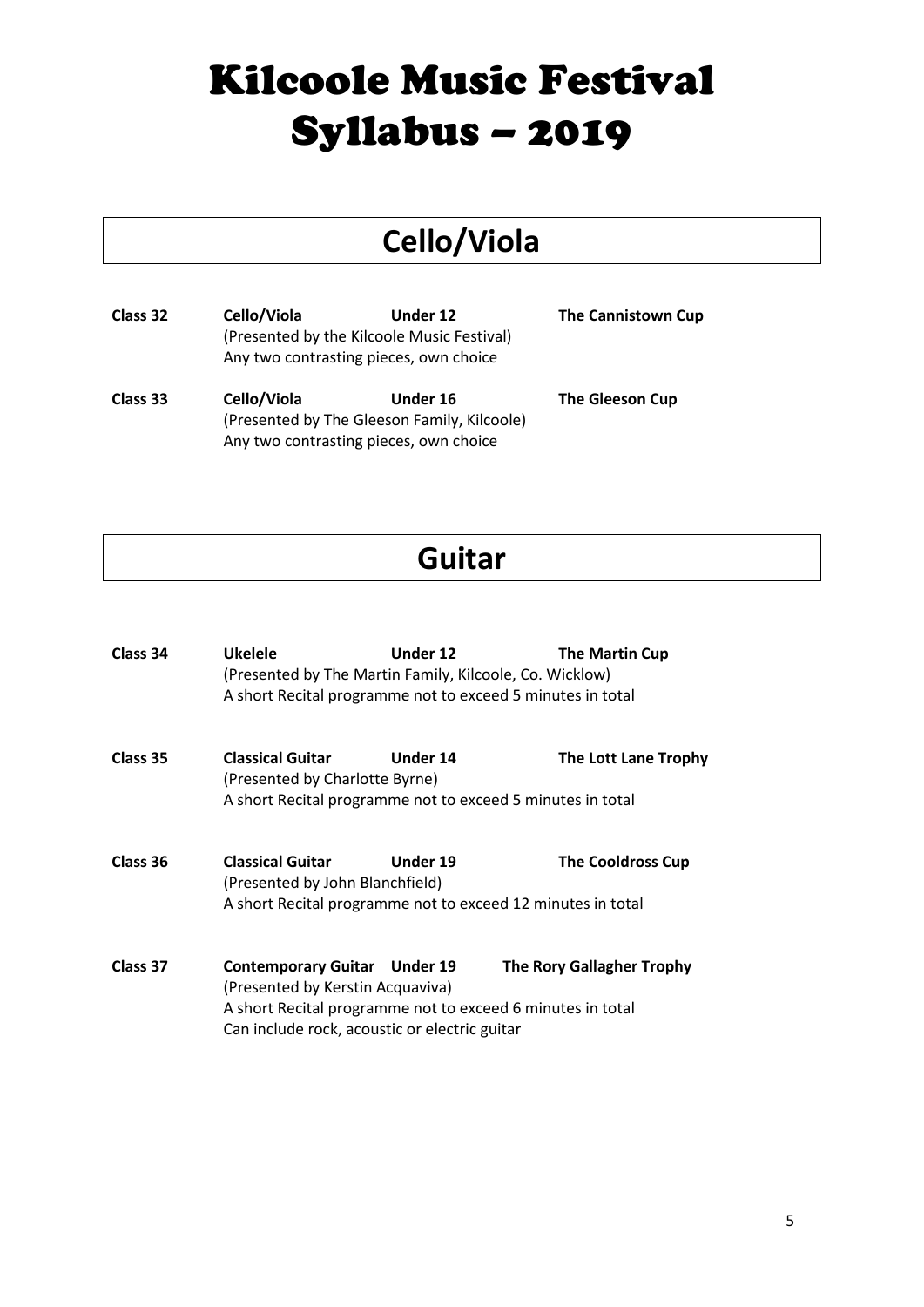### PIANO

| Class 38            | <b>Piano Solo</b><br>(Presented by the late Mrs Watson, Newcastle, Co. Wicklow)<br>(a) Children's Game<br>(b) Own choice, contrasting piece | Under 10<br>Bela Bartok | The Watson Cup<br>Bela Bartok for Children Vol.1 No. 8 -<br>Boosey & Hawkes                              |
|---------------------|---------------------------------------------------------------------------------------------------------------------------------------------|-------------------------|----------------------------------------------------------------------------------------------------------|
| Class 39            | <b>Piano Solo</b><br>(Presented by the Skerrett Family, Waterford)<br>(a) Venetian Gondola Song Op.19<br>(b) Own choice, contrasting piece  | Under 12                | The Skerrett Cup<br>Mendelssohn<br>Recital Repertoire Book 1                                             |
| Class 40            | Piano Solo<br>(Presented by the Kennedy Family, Arklow)<br>(b) Own choice, contrasting piece                                                | Under 14                | The Kennedy Cup<br>(a) Sonata in C Minor Op.13 (Pathetique-slow/2 <sup>nd</sup> movt) Beethoven Schirmer |
| Class 41            | Piano Solo<br>(Presented by Mrs Helena Barrett, Co. Dublin)<br>(a) Waltz in Aflat Op.69 no.1<br>(b) Own choice, contrasting piece           | Under 16<br>Chopin      | The Helena Barrett Cup<br>Schirmer                                                                       |
| Class 42            | Piano Solo<br>(Presented by the Kilcoole Music Festival)<br>(a) Clair de Lune<br>(b) Own choice, contrasting piece                          | Under 18<br>Debussy     | The Silver Jubilee Cup<br>Henle                                                                          |
| Class <sub>43</sub> | <b>Piano Duet</b><br>(Presented by Kilcoole Music Festival Committee)<br>One piece, own choice                                              | Under 12                | The Schubert Cup                                                                                         |
| Class 44            | <b>Piano Duet</b><br>(Presented by Mrs Carmel Doolin)<br>One piece, own choice                                                              | <b>Under 14</b>         | <b>The Taney Cup</b>                                                                                     |
| Class 45            | <b>Piano Duet</b><br>(Presented by Dr and Mrs Noel Browne)<br>One piece, own choice                                                         | Under 16                | <b>The Killadreenan Cup</b>                                                                              |
| Class <sub>46</sub> | <b>Piano Duet</b><br>(Presented by Mrs Doreen McCormick, Greystones)<br>(a) Ballet, Petit Suite<br>(b) Own choice, contrasting piece        | Under 19<br>Debussy     | <b>The McCormick Cup</b><br>Durand                                                                       |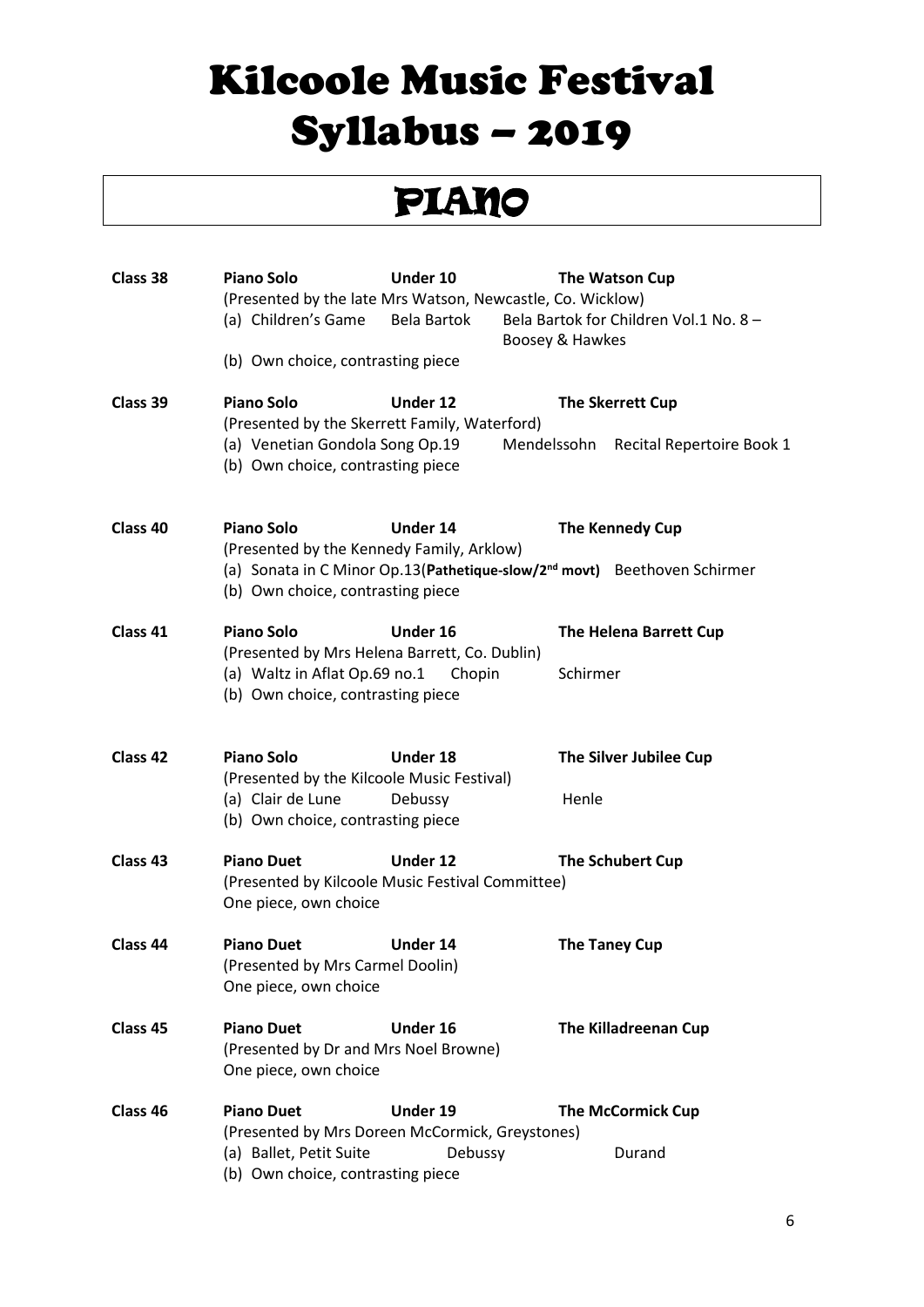**Class 47 Piano Repertoire Under 14 The Hanley Cup** (Presented by The Hanley Family, Sea Road, Kilcoole, Co. Wicklow) A short recital programme of not more than 12 minutes and not less than 10 minutes duration. Performers should present a contrasting programme of at least 3 works of own choice.

#### **Class 48 Piano Repertoire Under 25 Piano Plus Trophy and Replica** (Presented by Piano Plus) A short recital programme of not less than 15 minutes, and not more than 20 minutes' duration. Music of competitor's own choice.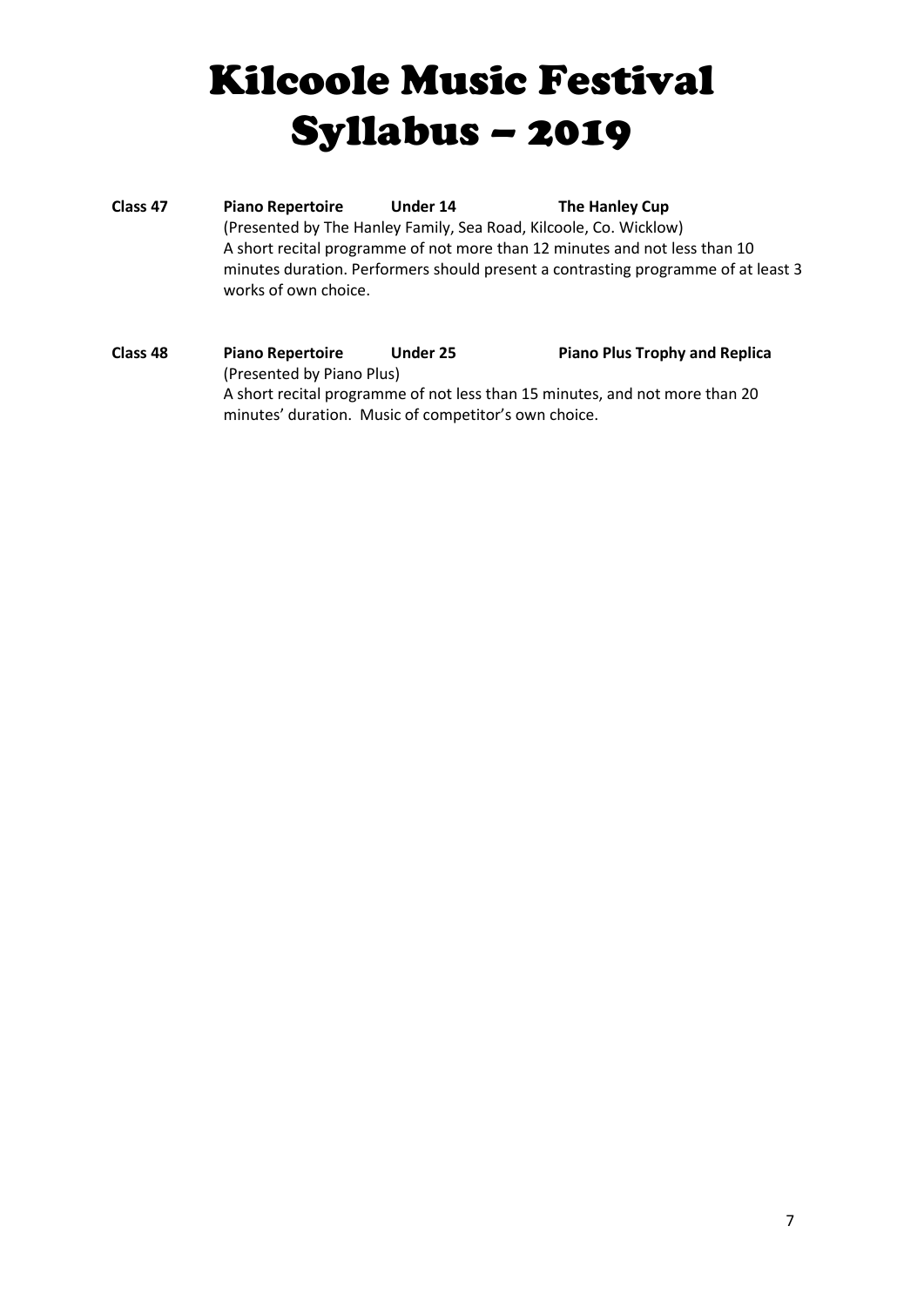### **Woodwind**

#### **FLUTE**

**Class 49 Flute Solo Under 18 The Creowen Cup** (Presented by Alice Quinn, Kilcoole, Co. Wicklow) Any two contrasting pieces, own choice with accompaniment

#### **CLARINET**

**Class 50 Clarinet Solo Under 18 The Cecelia Cup** Any two contrasting pieces, own choice with accompaniment

#### **RECORDER**

| Class 51 | <b>Descant Recorder</b><br>The Really Easy Recorder Book B. Bonsor<br>Any two contrasting pieces, own choice                                             | Under 11<br>(Presented by Hills Garage, Kilcoole, Co. Wicklow)                       | <b>Hill's Garage Cup</b><br><b>Faber Music</b>       |
|----------|----------------------------------------------------------------------------------------------------------------------------------------------------------|--------------------------------------------------------------------------------------|------------------------------------------------------|
| Class 52 | <b>Descant Recorder</b><br><b>Recorder Anthology 2</b><br>Any two contrasting pieces, own choice                                                         | Under 13<br>(Presented by Borden Bray Ltd, Bray, Co. Wicklow)                        | The Borden Bray Cup<br><b>Trinity College London</b> |
| Class 53 | <b>Descant Recorder</b><br>(Presented by the Kearns Family, Dalkey)<br>Concert Repertoire for Descant Recorder<br>Any two contrasting pieces, own choice | Under 16<br>Sally Adams                                                              | The Dalkey Cup<br><b>Faber Music</b>                 |
| Class 54 | <b>Treble Recorder</b><br><b>Recorder Anthology 2</b><br>Any two contrasting pieces, own choice                                                          | Under 13<br>(Presented by The Pegman Family, Kilcoole, Co. Wicklow)                  | The Sikken's Cup<br><b>Trinity College London</b>    |
| Class 55 | <b>Treble Recorder</b><br>Time Pieces for Treble/Alto Recorder Vol. 2<br>Any two contrasting pieces, own choice                                          | Under 17<br>(Presented by the Gormley Family, Kilcoole, Co. Wicklow)                 | The Gormley Cup<br><b>ABRSM</b>                      |
| Class 56 | <b>Recorder Ensemble</b><br>(Presented by Mirette Dowling, Wicklow)                                                                                      | Under 16<br>Two contrasting pieces, Own choice, no accompaniment, 3, 4 or more parts | <b>The Dowling Tray</b>                              |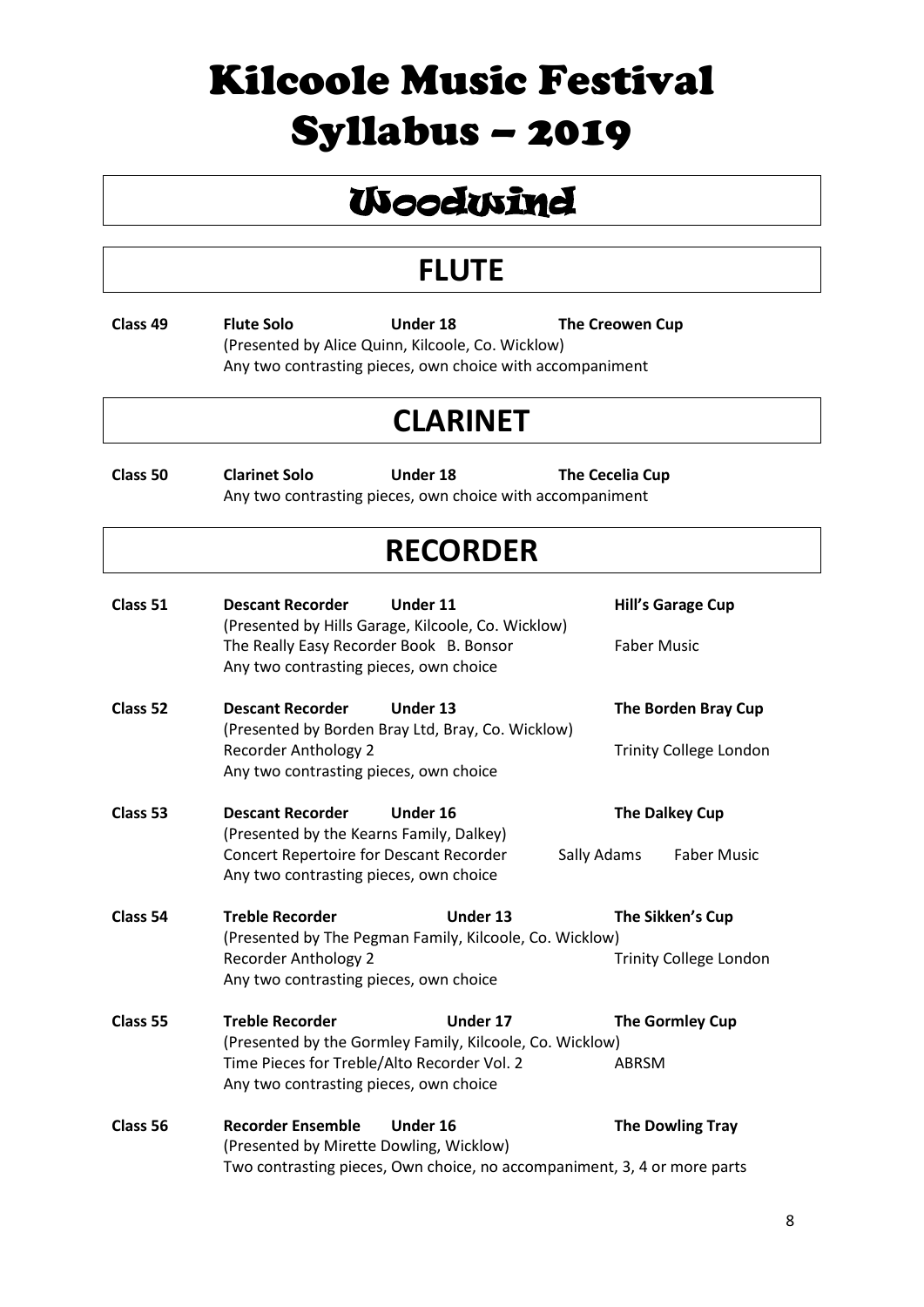### ENSEMBLES

**Class 57 Junior Chamber Ensemble Under 16 Junior Chamber Cup** (Presented by the Kilcoole Music Festival Committee) A short recital programme of not less than 10 minutes and not to exceed 12 minutes' duration. Music of competitor's own choice 3-8 players. Strings, Wind and Brass, excluding Piano, excluding recorder.

#### ORCHESTRAS

- **Class 58 Junior Orchestra 17 Years and Under** Kilcoole Music Festival 50<sup>th</sup> Anniversary Cup (Presented by Arklow Music Festival) A short recital programme of not more than 12 minutes' duration to include breaks. Music of competitors' own choice. Max players 50.
- **Class 59 Senior Orchestra 18 Years and Over The Druid's Glen Trophy** (Presented by the Druid's Glen Gold Club) A short recital programme of not more than 20 minutes' duration to include breaks. Music of competitors' own choice. Max. Players 50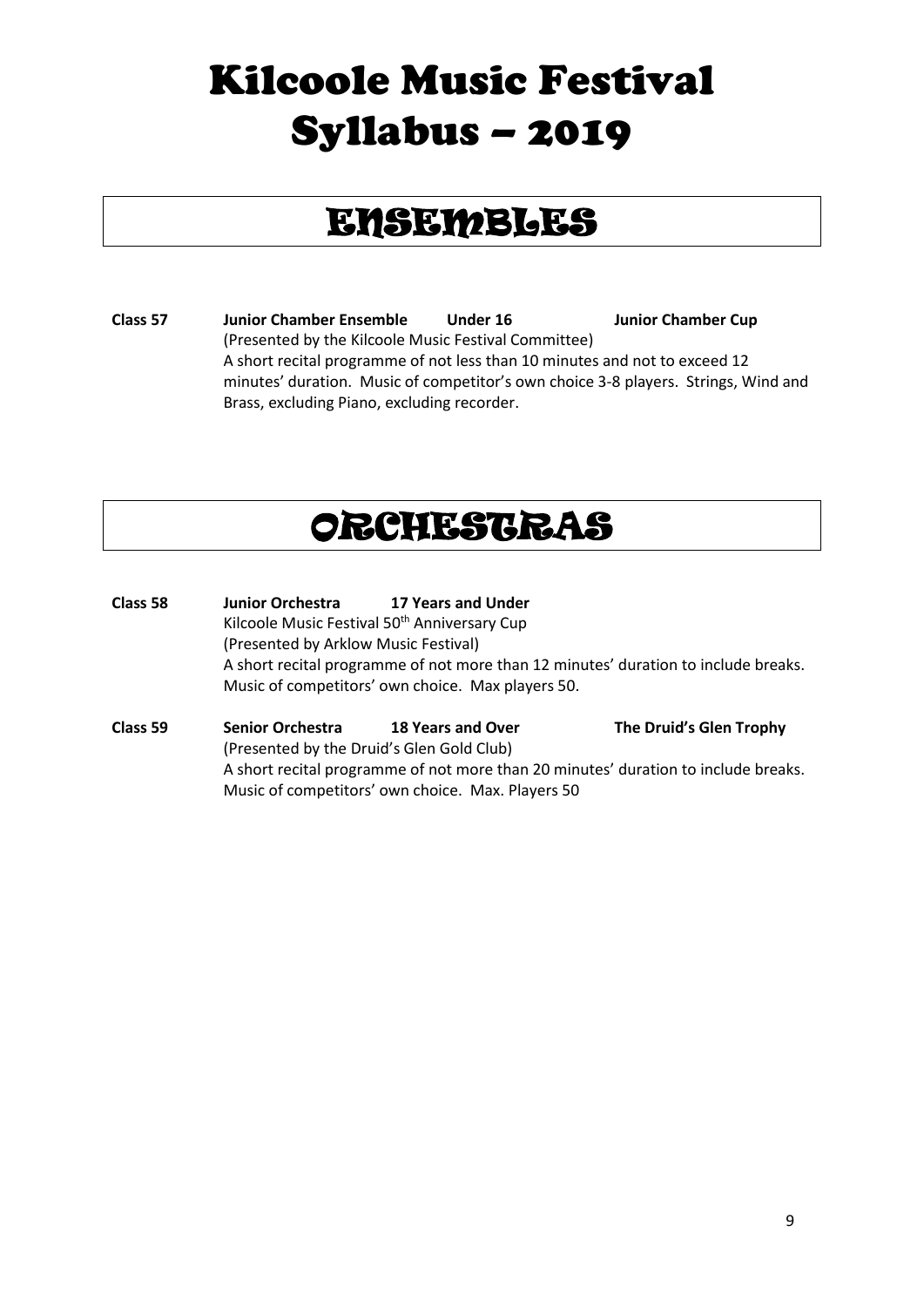### VERSE SPEAKING

In the following competitions, the test piece must be chosen from the options listed.

| Class 1            | Verse Speaking - Mixed - Under 7<br><b>The Acorn Cup</b><br>(Presented by a friend of Kilcoole Music Festival)            |                               |
|--------------------|---------------------------------------------------------------------------------------------------------------------------|-------------------------------|
|                    | If You Should Meet a Crocodile                                                                                            | by Anonymous                  |
|                    | I often meet a Monster                                                                                                    | by Max Fatchen                |
|                    | Poor Elephant                                                                                                             | by Barbara Ireson             |
|                    | The Tiger Tamer                                                                                                           | by Peter West                 |
| Class <sub>2</sub> | Verse Speaking - Mixed - Under 9<br>(Presented by John Cuniffe & Family)                                                  | <b>Clare Cunniffee Cup</b>    |
|                    | Homework! Oh, Homework!                                                                                                   | by Jack Prelutsky             |
|                    | <b>Haunted house</b>                                                                                                      | by Jack Prelutsky             |
|                    | The Painting Lesson                                                                                                       | by Jack Prelutsky             |
|                    | I wonder why Dad is so thoroughly mad                                                                                     | by Jack Prelutsky             |
| Class 3            | Verse Speaking - Mixed - Under 11<br>(Presented St. Patrick's Hall Committee)                                             | <b>The Scyamore Cup</b>       |
|                    | My Dinosaur's Day in the Park                                                                                             | by Elizabeth Winthrop Mahoney |
|                    | Dear Mum                                                                                                                  | by Brian Patten               |
|                    | Gran's XI                                                                                                                 | by John Kitching              |
|                    | What are you doing out here?                                                                                              | By Bernard Young              |
| Class <sub>4</sub> | Verse Speaking - Mixed - Under 13    Irish Board of Speech & Drama Shield<br>(Presented by Irish Board of Speech & Drama) |                               |
|                    | The Wayfarer                                                                                                              | by Padraic Pearse             |
|                    | Mid-Term Break                                                                                                            | by Seamus Heaney              |
|                    | The Song of Wandering Aengus                                                                                              | by WB Yeats                   |
|                    | The Invisible Beast                                                                                                       | by Jack Prelutsky             |
| Class <sub>5</sub> | Verse Speaking - Mixed - Under 17<br>(Presented by a friend of Kilcoole Music Festival)                                   | <b>The Avon Cup</b>           |
|                    | The Painting                                                                                                              | by Oscar Wilde                |
|                    | <b>Dolphins</b>                                                                                                           | by Christy Brown              |
|                    | Evidence                                                                                                                  | by Eilèan Nì Chuilleanàin     |
|                    | The Listeners                                                                                                             | by Walter de la Mare          |
|                    |                                                                                                                           |                               |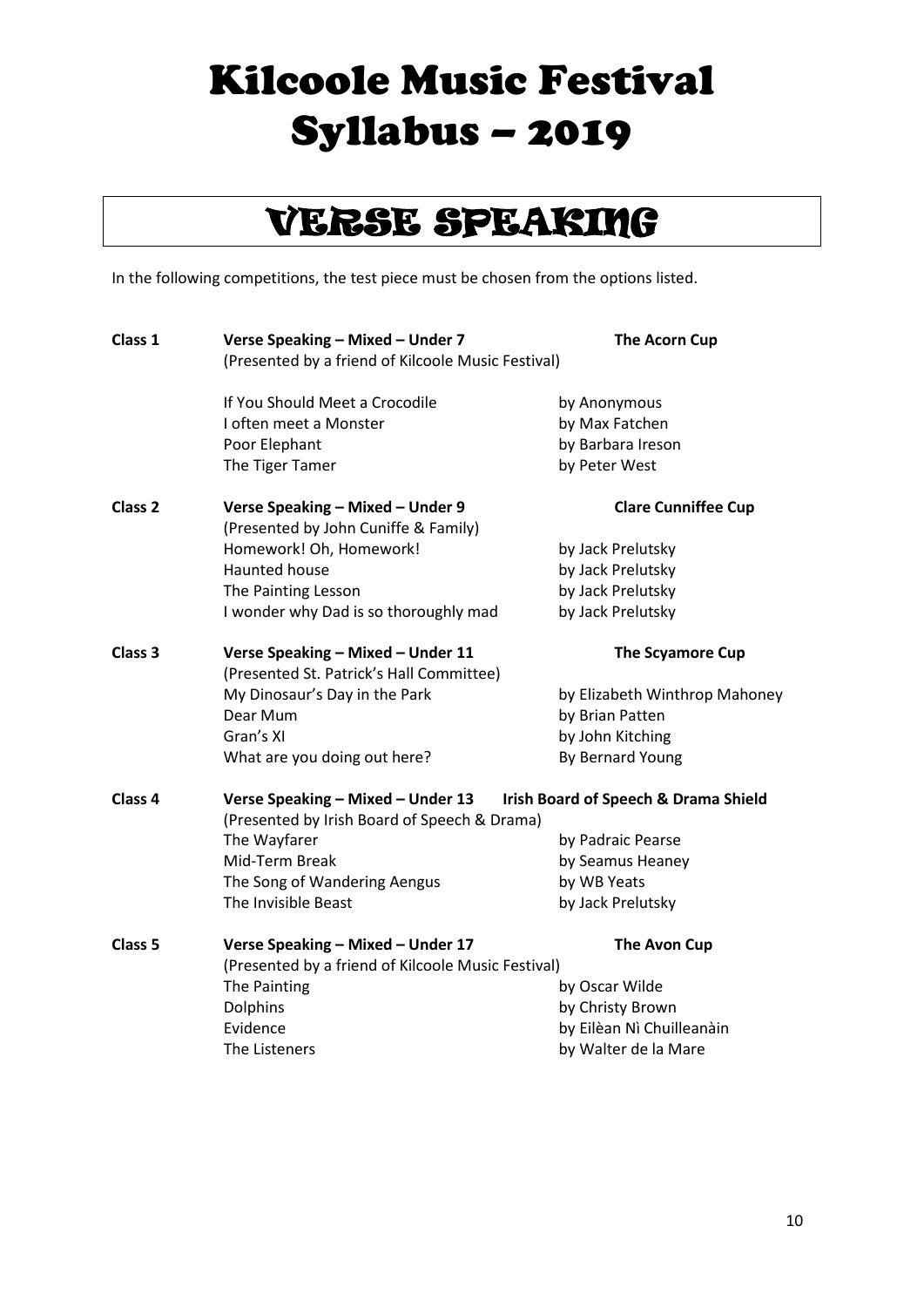#### **CHORAL VERSE SPEAKING**

**Class 6 Choral Verse Speaking – Under 10 The Rowan Cup** (Presented by Kilcoole Music Festival) One piece of own choice

**Class 7 Choral Verse Speaking – Under 14 Commercial Printers' Cup** (Presented by Commercial Printers Ltd.) One piece of own choice

#### **DRAMA**

- *Note: All Competitors in Class 8 below must provide own costume and small, portable props only, where applicable*
- **Class 8 Junior Solo Drama – U13 The Cummins, Murray, Thomas**

**Memorial Cup**

(Presented by Kilcoole Primary School) One piece of own choice – not exceeding 3 minutes